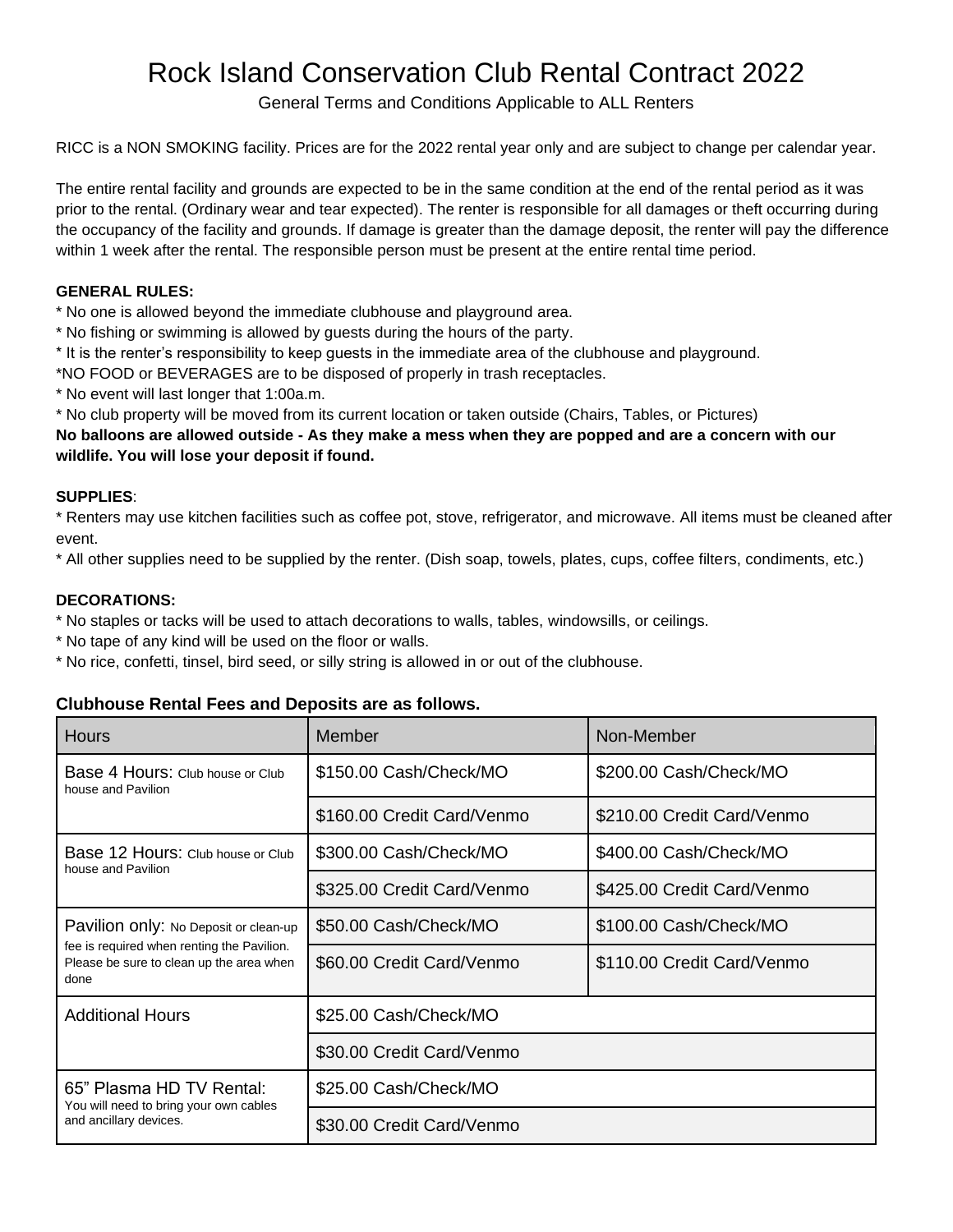#### **Deposit Information:**

Deposit Information:  $\frac{1}{3150.00}$  - If paying by check, the check will be shredded after the event.

# **Deposit is not required for Pavilion**

## **Bartender and Special-Order Alcohol Fee:**

| <b>Bar Fees</b>                                                                                                                                                                                                                                                                     | <b>Renters Responsibility</b>                                                                                                                                                         | Payment method                                                         |  |  |
|-------------------------------------------------------------------------------------------------------------------------------------------------------------------------------------------------------------------------------------------------------------------------------------|---------------------------------------------------------------------------------------------------------------------------------------------------------------------------------------|------------------------------------------------------------------------|--|--|
| \$50                                                                                                                                                                                                                                                                                | Fee per bartender for first 4 hours                                                                                                                                                   | Pay to bartender prior to<br>start of event with cash or<br>check only |  |  |
| \$10.00                                                                                                                                                                                                                                                                             | Each additional hour per bartender after the first 4 hours                                                                                                                            |                                                                        |  |  |
| Bartender Notes: We require one bartender per every 50 people attending. However, if you are ordering a keg it is a requirement to have a minimum<br>of 2 bartenders. Bartenders and/or Rental chair have the right to call in another bartender if needed at the renter's expense. |                                                                                                                                                                                       |                                                                        |  |  |
| \$220.00                                                                                                                                                                                                                                                                            | Domestic beer and additional for imports based on type. (Amount can change depending on type<br>ordered - Keg fees and any special-order alcohol must be paid 3 weeks prior to event. |                                                                        |  |  |
| Varying                                                                                                                                                                                                                                                                             | Special Order Alcohol cost depends on what is being ordered. (Champagne is \$20/bottle.)<br>Special order alcohol must be paid 3 weeks prior to event.                                |                                                                        |  |  |

Person paying for special order alcohol must be 21 or older

#### **BAR:**

\* Club bar will be required if ANY alcoholic beverages are available and must be purchased through the bar. NO ALCOHOLIC beverages can be brought into the clubhouse or club grounds from renters or guests.

- \* Bar will close no later than 12:30 a.m.
- \* Rock Island Conservation Club Dram Shop and Liability Insurance will cover renters. We do not accept other insurance Company's Dram Shop and Liability Insurance. No liquor is to be sold outside of the clubhouse per our DS license.
- \* Bartenders will be paid the night of the rental for the entire time requested.
- \* Bartenders are to be approved and licensed through Rock Island Conservation Club only.

# **CLEAN UP AT THE END OF THE EVENT:**

This fee is non-negotiable and cannot be made by credit card.

|          | Clean up Fee   Renters Responsibility                                                             |
|----------|---------------------------------------------------------------------------------------------------|
| \$100.00 | All personal property must be removed from the building. Any remaining items will be disposed of. |

**Please mail below contract and rental fees to:** 

**Mail: Melia Hemphill RICC Rental Chair 4101 8th Ave Moline, IL 61265. Email: [RICCRentals@gmail.com](mailto:RICCRentals@gmail.com)**

**Any questions or concerns please contact Rental Chair at 563-265-4534 or RICCRentals@gmail.com**